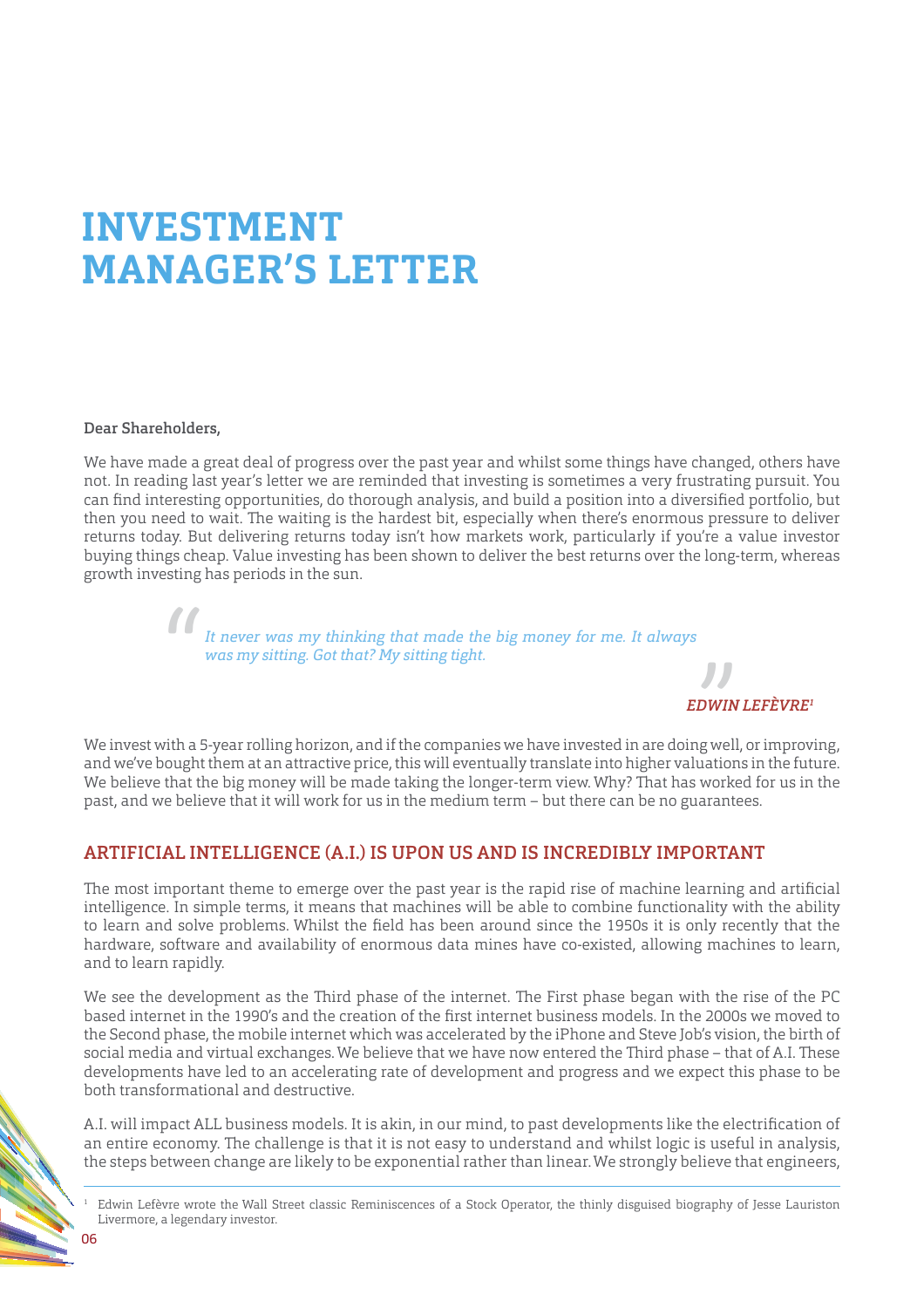as we are, will have a competitive advantage to analyse and understand the Third phase. There are plenty of 'technologists' and 'futurists' out there but we believe that the ability to discern between companies will increasingly rely on university degrees founded in practical sciences (engineering, computer science etc) rather than business courses (economics, business studies, accounting etc.). Investors will need both, but the human skill set is overwhelmingly long business studies and short engineering. If you doubt this logic simply analyse what the leading CEOs of major internet companies have studied. You will find an overwhelming number of engineers and computer scientists. It is a myth to think, as it was in the first dotcom boom, that every 25 year old will be a tech investor and entrepreneur. A.I., in particular, is complex – it is not easy to understand and we expect that there will be a shortage of smart, highly technically educated talent.

We have begun to express our bullishness on A.I. in the company through some select investments and we are actively looking for other opportunities.

Let us give one such example of our thinking. The electrification of vehicles and introduction of autonomous (self-driving) capabilities could transform logistics businesses, dramatically lower the cost of delivery and accelerate online delivery. The best time to drive a truck full of freight is at 3am when the roads are empty. From an engineering perspective this is most fuel efficient and utilises the road network optimally. However, truck drivers fall asleep at the wheel at 3am and diesel driven engines are very noisy, waking people, so are not too popular. But imagine a fleet of driverless trucks, electric and silent, driven in convoy to reduce air friction, like the Tour de France riders. This is no longer a dream from science fiction movies, it is a reality that is rapidly coming towards us. The creative use of empty roads and lower fuel usage will, however, be destructive too. If you are a well-paid truck driver the advent of autonomy is terrible. A.I. will create increasing social tensions as it makes areas of the workforce redundant.

We look forward to investing in the opportunities that A.I. presents in the coming years.

Recall that we aim to invest in companies and areas that may be misunderstood, poorly analysed and/or off the radar of the mainstream investor. We seek to have a quantifiable edge where we invest and that can skews the odds in our favour. We seek asymmetry – as little downside and as much upside as possible. We will analyse an investment that we have in a cable company in Argentina below;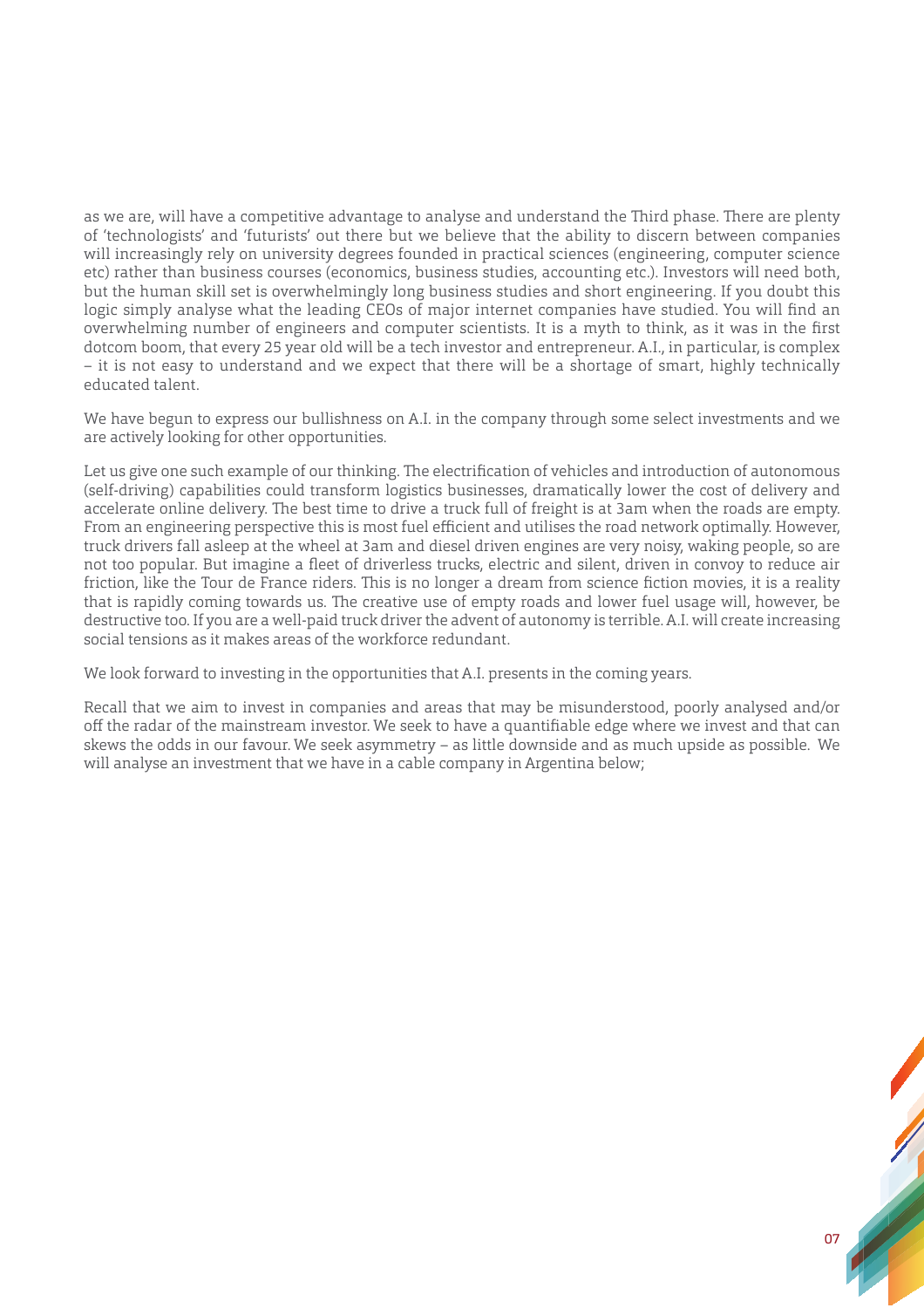# GRUPO CLARIN – TOP 10 HOLDING – MARKET CAP \$4.2BN US DOLLARS

- Tier 1 asset
- Undervalued
- Optionality galore

## GENESIS OF THE INVESTMENT IDEA

We became interested in Argentina in 2015 with the rise and eventual election of the market friendly, reformist Mauricio Macri. We hypothesized that the country could grow again, control inflation and re-enter world capital markets under Macri. However, since we are not global macro investors we investigated whether there were any listed companies that we could invest in that could give us an asymmetrical risk/reward profile. By this we mean that if Macri was unsuccessful in reform, we would have invested in a high quality asset with little downside (from an operational and valuation perspective), but benefit from large upside if his reforms boosted the economy.

As we looked through the listed stocks we came across Grupo Clarin (Clarin), 60% owner of Cablevision, the strongest cable operator in Argentina, but also owner of broadcasting & publishing and digital content assets. This perked our interest since we are bullish on the global cable industry because of the fast internet access it provides. As the web increasingly moves to video speed really matters, and if you can bundle your cable service with your mobile you have a very sticky and predictable business. Clarin was in in the process of building up its mobile offering for this reason.

We liked the assets, which exhibited pricing power in an inflationary environment, and the valuation was very cheap. The stock was under-covered and under-owned, something we always like, despite its size. As we dug deeper we found that it had an interesting investor in David Martinez through his Fintech Advisory business. Martinez has been described as 'the most influential Mexican on Wall street and as we've read into his background we think he is a very smart strategic investor. As it happens, his influence has begun to play out recently.

#### Return on investment +44% so far…

We first invested in Clarin at  $\sim$ \$18 per share, it closed at end of July at  $\sim$ \$26 up +44%.



Macri wins election with Cambiamos (let's change) party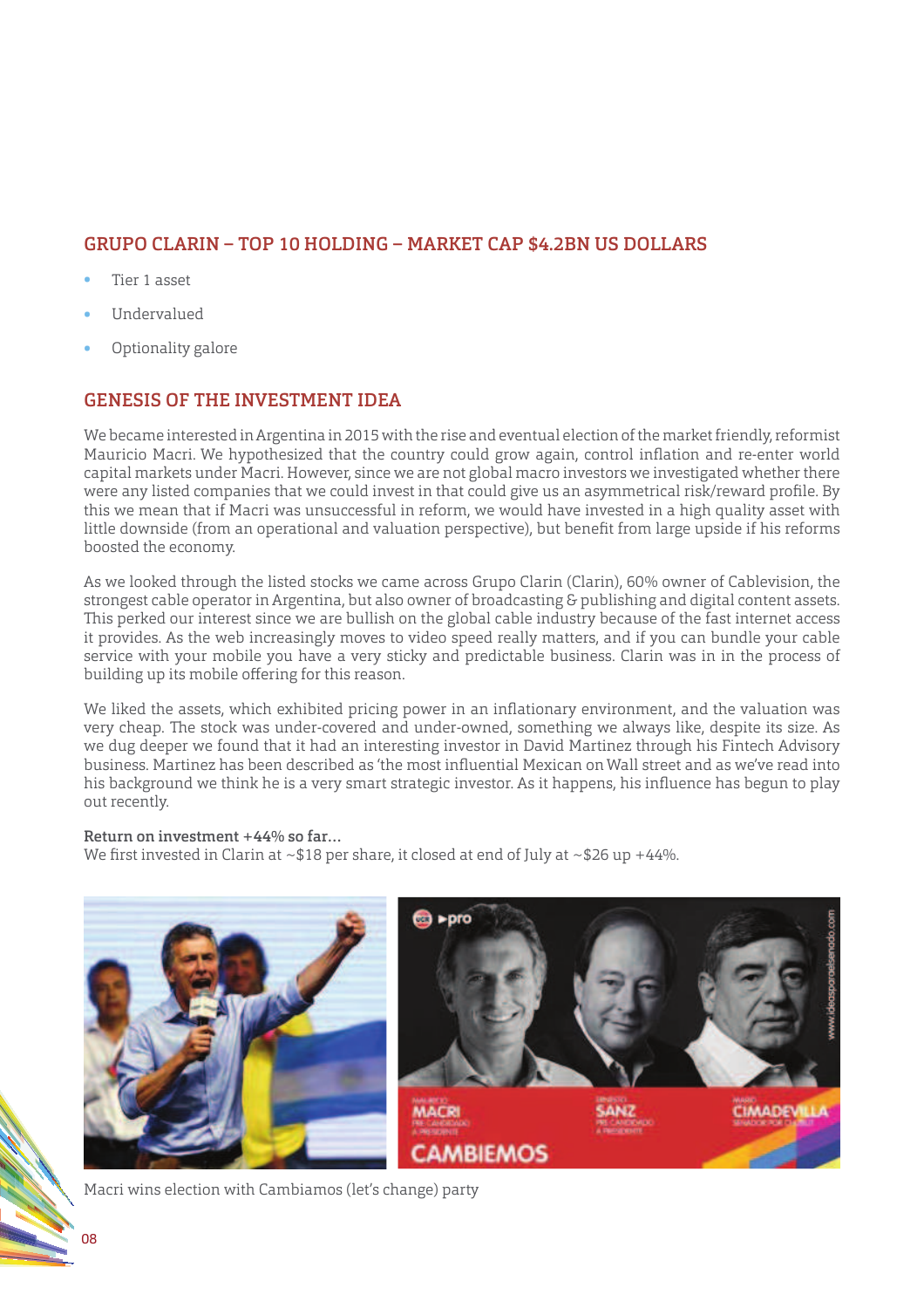

# A MERGER OF GIANTS

On 30 June, 2017 Clarin announced that it would merge its cable assets (Cablevision) with Telecom Argentina (TEO: ~\$6bn USD market cap) subject to regulatory approval. Cablevision will hold 55% of the newco and TEO shareholders 45%. The combined company would be valued at \$11-12bn USD.

#### **TRANSACTION SUMMARY**

- Cablevision S.A., in an all stock transaction, will be absorbed by Telecom Argentina
- Cablevision S.A. shareholders will receive 1,184.5mm new shares of Telecom Argentina
- All resulting company share classes will have equal economic and voting rights
- Cablevision shareholders will receive 55% of the combined company shares
- Reference equity values of US\$6.1bn for CV and US\$5.0bn for TEO

# SIMPLIFIED OWNERSHIP STRUCTURE

Pre-transaction structure<sup>1</sup>



#### Post-transaction structure<sup>1,2</sup>



Source: Grupo Telcom Cablevision presentation material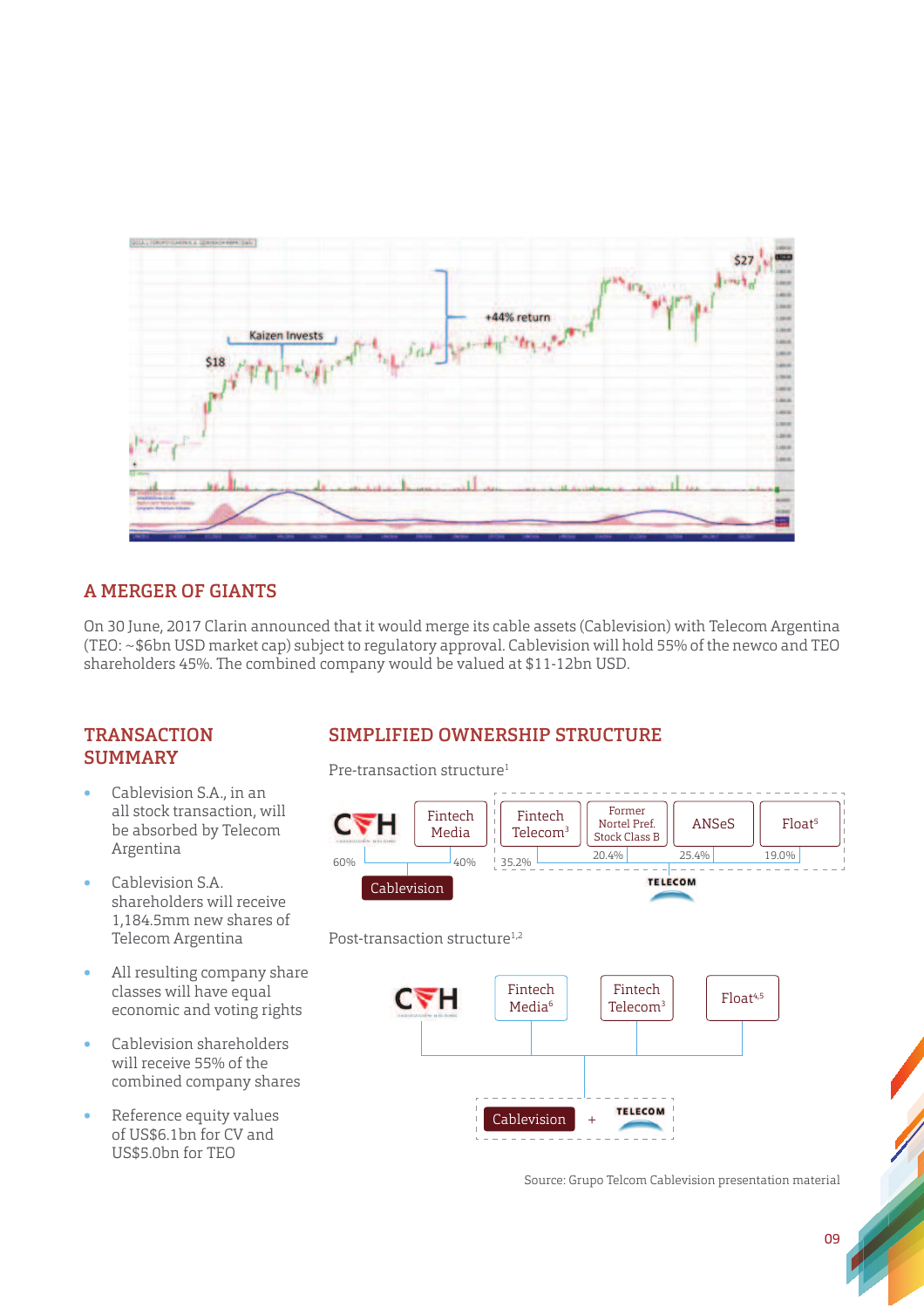We agree with the business logic. First, there are several key synergies and procurement savings will be substantial. We are interested in the reduction in 'churn' when telecom operators bundle multiple products. This synergy hasn't been called out in public presentation material, but since we follow the global cable industry we see this as significant benefit. TEO's premium mobile network will be combined with Clarin's premium cable network – making a very attractive product to sell to customers.

Despite Cablevision achieving a healthy ~7X EV/EBITDA multiple in the deal (a premium to where it was trading via Clarin's listing and LATAM peers) the stock fell almost 9% the month after the announcement! Even more incredible was that TEO's stock rallied by 4%. Considering that Clarin will be receiving shares in the newco, making up 33% of the shareholding, it should have rallied the same 4% if logic had prevailed. Sometimes we just scratch our heads with amazement, but, in our opinion, believe that in the long-term that Clarin is significantly undervalued.

## THIS BEGS THE QUESTION WHY?

TEO is covered by a few local analysts, but Clarin is not. This explains a lot of the price action. This certainly isn't enough to make a stock cheap but it does mean that it can be off the radar of many investors. Whilst Argentina is recovering it still hasn't been included in the MSCI Emerging markets index either, so many investors aren't even looking at Argentina as it isn't in their benchmark. We do not believe that the market appreciates Clarin's assets and what the bundling opportunities are with a strong player in mobile.

The stock isn't very liquid in the GDRs (global depositary receipts that we own) but we always hypothesized that would change as the company was transforming. Often, an illiquid name can suddenly become liquid as it is 'discovered' or there is a liquidity event. A merger with the liquid TEO, increased weighting in Argentinian index will be such a liquidity event. By combining with TEO the newco will a) be quite large (\$11-12bn USD mcap) and b) have increased analyst coverage and therefore be discovered.

## CHURN AND SAVINGS

We estimate that the procurement synergies are worth about \$2bn in PV terms. If we assume Clarin shares 33% of them then the increase in Clarin's value should be circa 20-25%. In the chart below we can see that Cable churn is running at circa 15%. If that is reduced through the mobile/content/broadband bundle the savings could be significant too. This is not in estimates.

10